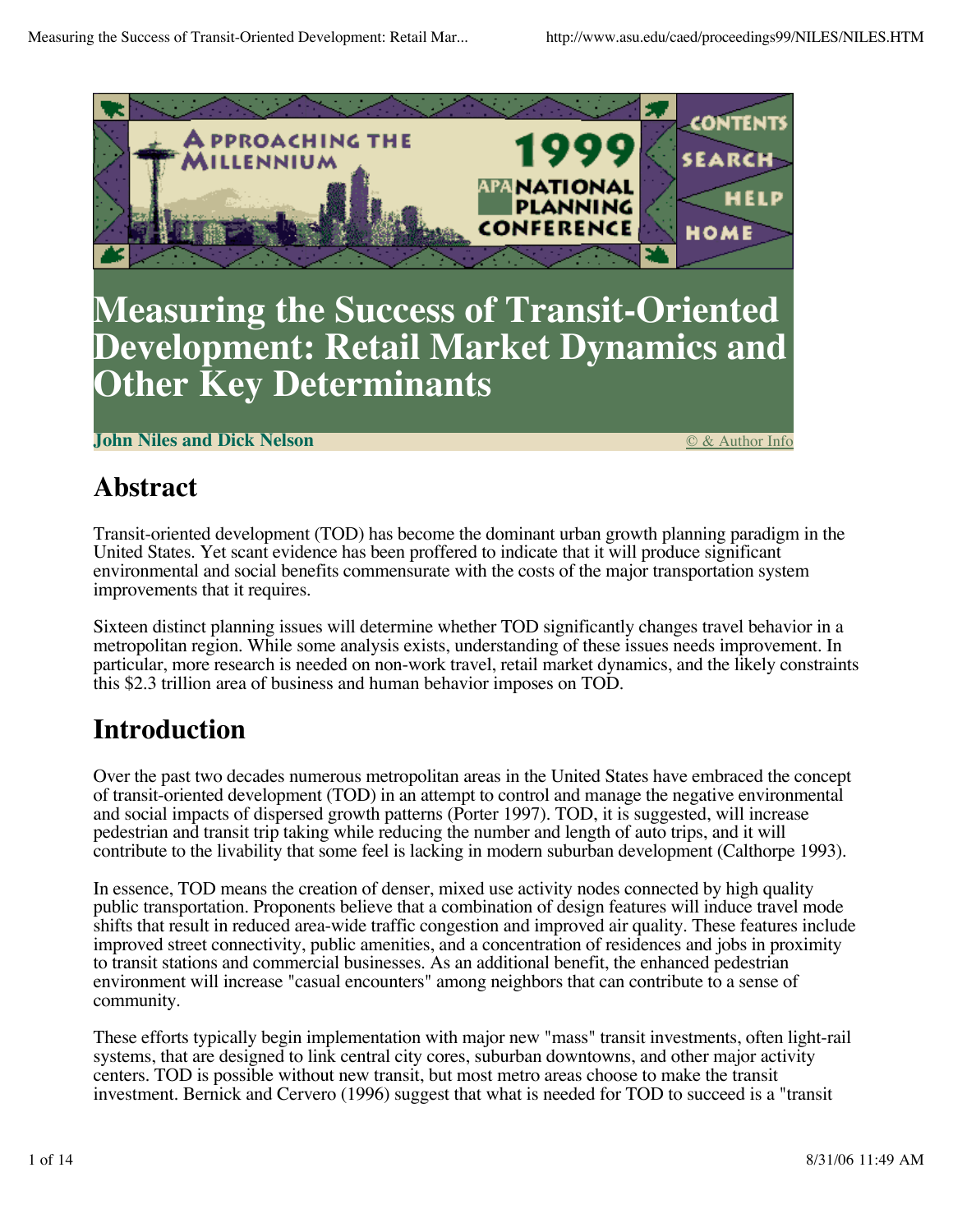metropolis," meaning a sufficient number of TODs having balanced or special uses that are connected and allow for efficient rail travel with bi-directional travel flows.

Construction of the new transit system usually precedes the land use restructuring required to effectively support the investment, i.e., the concentrations of population, employment, public amenities, and commercial activities that will attract transit riders in sufficient numbers to satisfy the transit system's fare box recovery requirements. Commercial activities, in particular, often become a consideration after the transit system alignment is finalized and station areas are identified.

A useful review of previous studies in the urban planning and transportation literature of the transportation impacts of neo-traditional development and TOD is provided by Berman (1996). This paper summarizes several more recent empirical and modeling studies of TOD, and it indicates how TOD success should be measured. Specifically, it outlines the key factors that need to be understood and weighed before significant new transit investments are made. Our aim is to enhance the regional planning process in a way that leads to cost-effective investments of scarce public dollars.

## **Local Benefits vs. Regional Benefits**

It is important to distinguish between regional and local benefits produced by TOD, and the magnitude of benefits at both scales of measurement. Intuition suggests that station-area development involving mixed use and higher employment and residential densities will induce more pedestrian and transit trips. Several studies lend credence to this belief. However, since the ideal TOD is still a planner's vision, researchers have resorted to comparing older neighborhoods that approximate TOD with conventional suburban neighborhoods that do not. These studies suggest that the increase in non-auto trips, although small, is measurable (Bernick and Cervero 1996).

Yet local area benefits may not translate to regional benefits, especially when weighed against the costs of the transit investments needed to link individual TOD centers. Consequently, the central question for planners and decision makers is the magnitude of TOD's regional impact, namely reduced congestion and improved air quality that are the principle concerns of the traveling public. Nelson and Niles (1999), after reviewing the empirical studies to date, suggest that they provide insufficient evidence that TOD on a regional scale, even when supported by large transit investments, is likely to produce significant regional benefits.

It is important, therefore, to understand the factors that determine the regional and local success of TOD. This paper reviews the key factors and suggests where further work is needed that will expand our understanding of the strength of each and hence of TOD's potential. We focus particularly on the obstacles posed to TOD by the dynamic nature of the commercial marketplace, an important area of inquiry that has been largely overlooked in previous studies. Our purpose is not to be exhaustive, but to provide a overview which might stimulate more in-depth work.

## **Key Factors Determining TOD Success**

A number of variables will determine the success of TOD at both the station-area and corridor or regional scale (Table 1). As indicated previously, we define success as the extent of the mode shift - from autos to pedestrian and transit modes -- that is attributable to TOD. In economic terms, success is the benefits of this shift net the costs of building and operating new transit facilities. As thusly defined, success is measurable, and may be predictable. Other measures of success, such as sense of community and livability, although appropriate and important, do not easily lend themselves to either empirical measurement nor estimation through the use of models (Project for Public Spaces 1997).

Some factors play a major role in determining local, station-area success, while others have a significant impact at both the local and the larger, corridor/regional scale. In other words, success may be achieved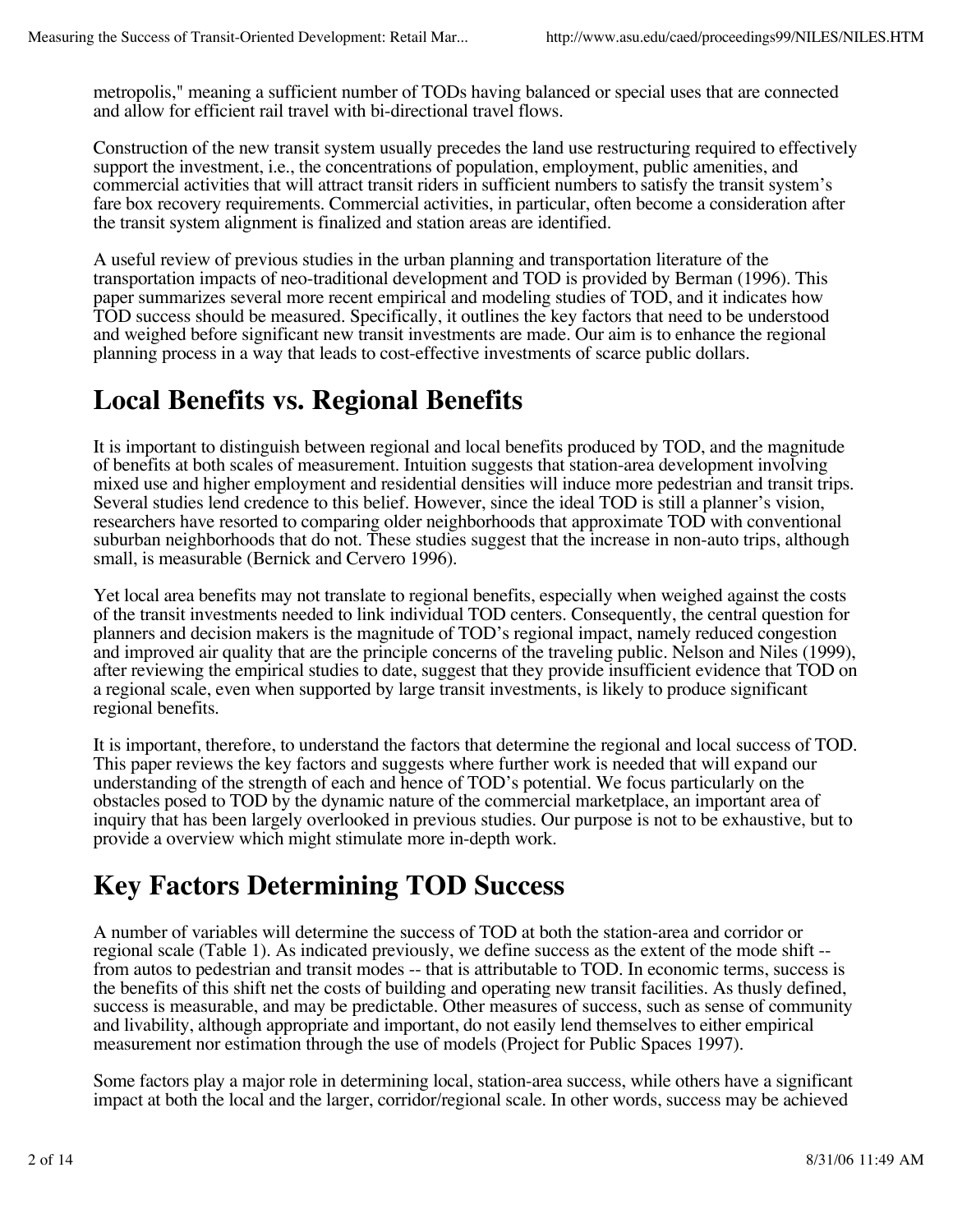at one or several TODs if a few positive factors are present, but success will probably not be achieved at a regional scale unless a greater number of factors contribute in a positive fashion. We are not suggesting either the relative magnitude nor the sign of the impact of these factors, only that each may be significant in determining the success of TOD.

Together, these factors in Table 1 represent independent (exogenous) variables in equations that might be written to predict either the probability of success or its magnitude at both scales of interest. Several studies have attempted to dissaggregate the effect of some of these variables, while others have measured their combined effects. In the following, we cite the most recent research into these factors, and we suggest gaps in our understanding that need to be addressed.

| Factor                                             | Station-area<br>success | Regional<br>success     |
|----------------------------------------------------|-------------------------|-------------------------|
| Number of TODs $(\&$ station areas)                |                         | X                       |
| Transit quality                                    |                         | X                       |
| Transit technology                                 |                         | $\overline{\text{X}}$   |
| Street pattern                                     | $\overline{\text{X}}$   | $\overline{\text{X}}$   |
| Station-area parking                               | X                       | X                       |
| Employment and housing density                     | X                       | X                       |
| Commercial mix                                     | $\overline{\mathrm{X}}$ | $\overline{\text{X}}$   |
| Retail siting criteria                             |                         | $\overline{\mathrm{X}}$ |
| Regional market structure                          |                         | X                       |
| Consumer activity patterns                         |                         | X                       |
| Travel behavior/trip chaining                      |                         | $\overline{\text{X}}$   |
| Zoning flexibility                                 |                         | $\overline{\text{X}}$   |
| <b>Resident reactions</b>                          | X                       | X                       |
| Housing type preference/life style<br>& life stage |                         | X                       |
| Self-selection in residential choice               | $\overline{\text{X}}$   | $\overline{\text{X}}$   |
| Government policies                                |                         | $\overline{\text{X}}$   |

| TABLE 1. Factors determining the success of TOD |  |  |  |
|-------------------------------------------------|--|--|--|
|                                                 |  |  |  |

### **Number of Stations/Extent of Transit Investment**

Supporters of TOD envision a network of dense, mixed-use activity centers linked by high quality transit. Centers can serve a neighborhood or a larger area. The latter, or urban TOD, includes the suburban downtowns of major metro areas and major employment centers. Activities in each of these centers or nodes are origins and destinations for regional travel.

TOD land use and public transportation structure will change travel patterns and modes to the extent it offers improved access to desired activities for a significant portion of the population currently experiencing acceptable auto accessibility. Centers must be within an easy walking distance (1/4 mile) to residents, and one or more other centers must be easily accessible by transit. As the distance between a center and the traveler's origin increases, transit accessibility will tend to decrease more rapidly than auto accessibility. More transfers and hence more wait time will be a reality of the transit trip.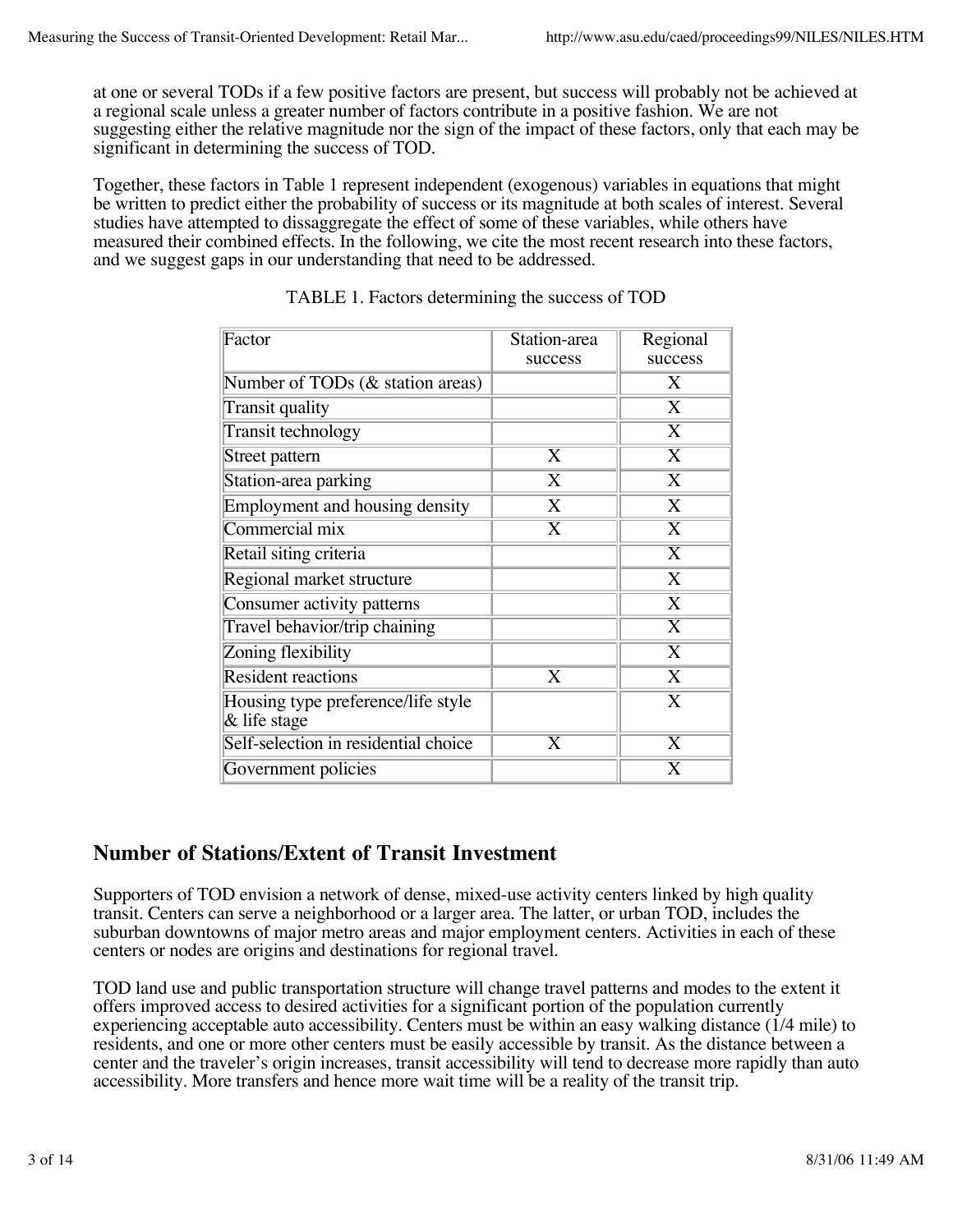The proportion of the regional population that lives within close proximity to activity centers and their transit stations will obviously depend on the number of stations. And, of course, the number of centers and stations will depend on the public's willingness to build and operate the transit system. For any metro region, then, the number of people shifting to transit will be determined by the quality of the public transit system as well as the number of their daily activities that are located in TODs.

Calculating the accessibility (and mode shifts) for levels of transit quality deemed affordable to a given region is obviously a complex exercise that requires an accurate regional model. However, it is possible to estimate the scale of the transit investment that is needed to capture a sizable fraction of auto users.

Downs (1994) did this by calculating the number of TODs needed to accommodate the average population and employment growth during the 1980's of metropolitan areas with a 1990 population of one million or more. He concluded that TODs could handle the growth if their numbers were large, but that this would require a regional transit system that a city might not find financially feasible.

This leads to the inference that considerable numbers of travelers who live outside of TODs need to be attracted to transit, both for work and non-work trips. Again, this will entail investments in new transit, possibly in the form of neighborhood circulators, e.g., small vans, buses, or personal rapid transit vehicles that deliver passengers to TOD station areas and, with well-coordinated intermodal transfers, to a regional network of TODs.

A number of metro regions have modeled the transportation performance of various TOD scenarios based on assumptions concerning the portion of new growth that will be accommodated by existing and new activity centers. There is not space here to review these estimates, but it should be noted that the numbers generated, usually travel delay and air quality, will be highly dependent on the accuracy of the model and whether its design takes into account the interplay of the variables listed in Table 1. We address the status of current models and the need for decision making tools below.

## **Transit Technology**

It is often asserted that TOD benefits from rail or other fixed-guideway transit. Commercial developers, it is believed, are attracted by its permanence. In pre-auto cities, dense development around subway and surface rail stations that dates back to the turn of the century is common. Yet it is not as easy to draw the conclusion that rail transit is both more permanent and a greater attractor of development than is bus transit.

A number of historical studies have reviewed the evolution of transit in several cities. However, none appears to have explored the question of the relative permanence of rail versus bus. A cursory and unpublished study of bus routes in Chicago found that most had remained unchanged since they were established in the early 1900's (1) Many post-auto cities have experienced the development of electric trolley systems starting in the 1890's and their removal and replacement with bus in the 1930's and 1940's. And now some of those trolley lines are coming back in the form of light rail.

Porter (1997), in a study of TOD across the United States, concludes that rail tends to stimulate concentrated development in areas such as central business districts where transit is highly accessible and auto traffic is impacted by congestion and costly parking. Another study found that rail alone is not sufficient to generate development; strong market forces and supportive public policies are also needed (PBQD 1996).

### **Street Patterns**

TOD design would have street patterns oriented along a grid, as opposed to the cul-de-sac and curvilinear street designs of many post Word War II US suburbs. Within the grid are sidewalks and streetscapes that encourage walking, and narrow streets and other traffic calming features that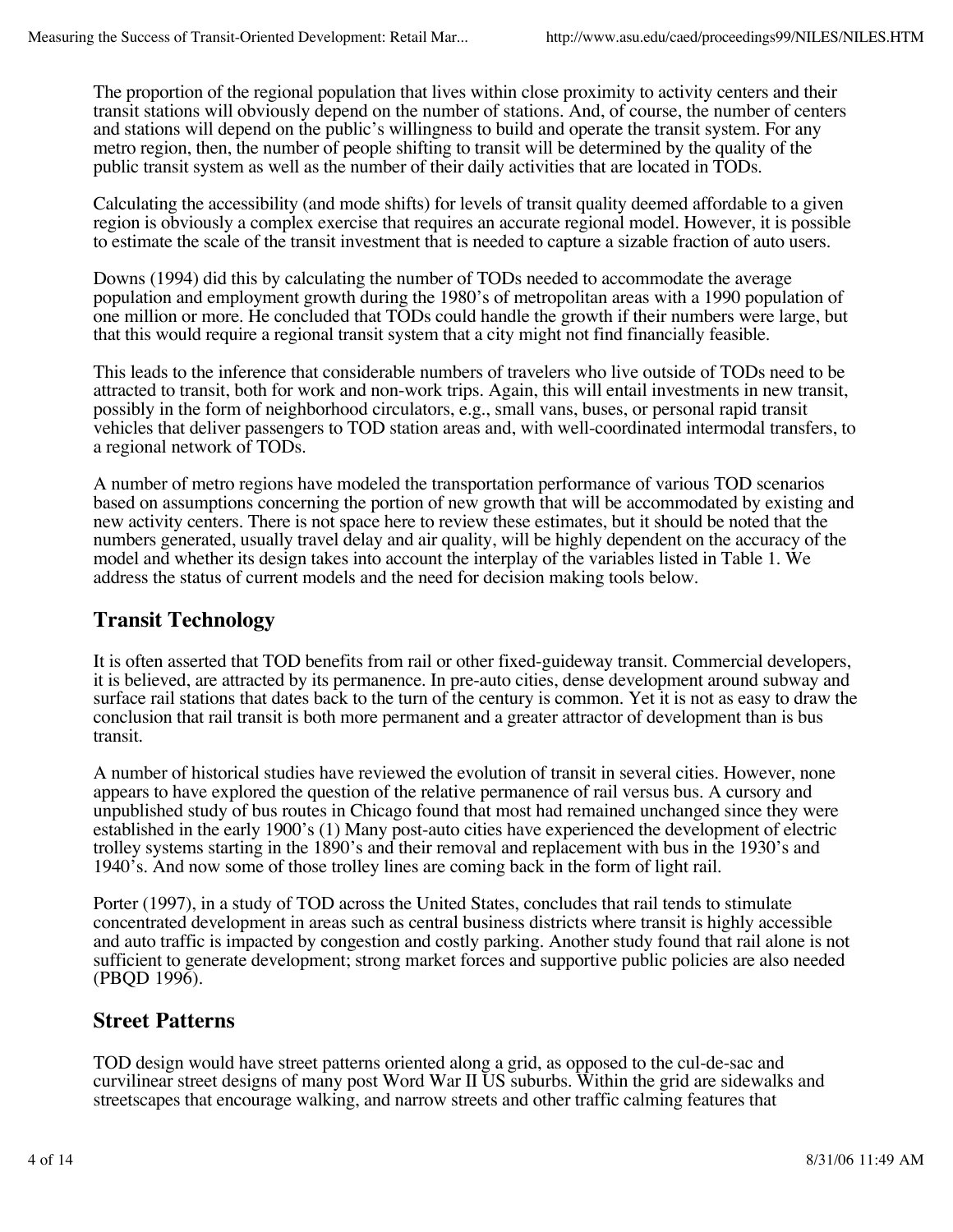discourage driving. Crane (1996a, 1996b, 1998), Crane and Crepeau (1998), and Boarnet and Sarmiento (1996) have reviewed previous studies that suggested positive impacts of these design elements. Their more recent evaluations question the assertion that more traditional street design will reduce auto travel.

Crane (1998), based on a review of empirical studies that compare travel patterns for neighborhoods with traditional designs and modern suburbs, suggests that TOD can just as easily increase auto travel, both trip rates and vehicle miles traveled. He observes that auto travel may increase because of improved street connectivity and accessibility to neighborhood centers. Crane finds that most studies have ignored income and demographic variables that explain differences in travel behavior.

## **Station-Area Parking**

TODs are designed to be pedestrian and transit friendly. The potential for reducing auto travel is enhanced if parking demand and supply at centers can be moderated. Some studies indicate that this may be difficult, given the current and expected continued auto dependency. Steiner (1998) found that San Francisco area shopping centers generate auto trips from outside the immediate vicinity and consequently may require more parking capacity than prescribed for by New Urbanism standards. Similarly, Thompson (1999), who modeled TOD performance in the Sacramento region, suggests that work centers must provide sufficient parking to meet the demands of the large majority of residents and employees in TODs who will continue to use autos for their travel.

### **Station-Area Housing and Employment Density**

Studies in different metro areas have shown (Moudon et al 1997; Cervero & Kockelman 1997) that denser residential development within an easy walk of a TOD center and transit station will generate walk trips, and that these trips may substitute for vehicle trips. However, in the case of work trips, regional success is dependent on density at both trip origin and destination. At least a few concentrated employment centers served by transit are needed to attract significant numbers of commuters. The problem is that employment locations have become highly dispersed outside of the central business districts in most metro areas.

These trends appear to be continuing as central cities decline in relative, and some cases absolute, share of regional employment. For example, in 1970 39% of all jobs in the Seattle metro area (central Puget Sound region) were located in the central city. By 1994, just 29% of regional employment was inside the central city, even though it has remained a vibrant commercial center. Another 17% was situated in 16 satellite urban centers. More than half of all jobs were located in areas outside urban centers -- in commercial and industrial zones spread across four counties.

Cervero (1996), acknowledging the problem of density at both ends of the commute trip, cites the example of commuting in the San Francisco Bay area. Using 1990 Census data, he estimates that 9 % of residents in the three BART-served counties lived within a half mile of a BART station, and just 18 % of these station-area residents commuted to work by rail transit. Thus only about 2% of commute trips within these counties were taken by station-area residents using BART. Thompson (1999) suggests that transit use will grow and contribute to the success of TOD only if public policy can channel dispersing job growth to suburban transit corridors.

### **Station-Area Commercial Mix**

Handy (1996) studied the importance of commercial establishments to the inducement of walking trips in several traditional and modern Austin neighborhoods. Although she found the total savings in auto travel by households to be small, it was statistically significant and increased with the number and variety of local stores.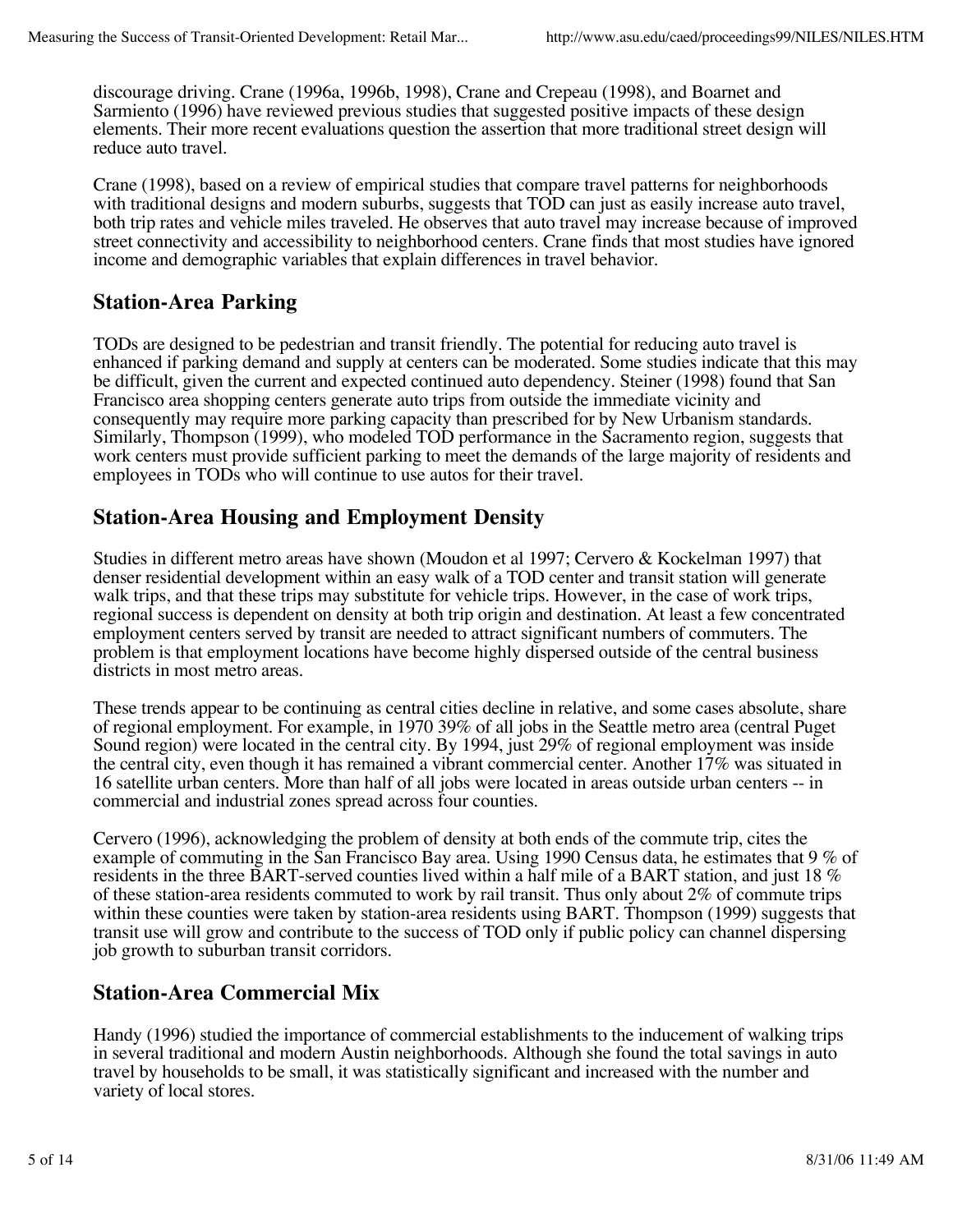A key question arises with respect to the commercial mix around stations when rail transit is retrofitted into existing urban form. There is evidence that the commercial market may not value the financial rewards of station-area location as much as planners value the regional environmental and social benefits. Porter (1997) found that development around station areas, even in the case of the first of the new rail systems, such as those in Washington, DC and San Francisco, has not occurred as rapidly as expected. He summarizes the conclusions of researchers that station-area development is more a product of market interest in specific locations than a response to transit.

## **Store Siting, Regional Market Structure, and Consumer Behavior**

The commercial market's apparent reluctance to choose station areas reflects the criteria for preferred store sites that are determined by the needs of developers and owners to succeed financially. Nelson and Niles (1999) suggest that an understanding of key retail site selection criteria and the market forces currently shaping a metropolitan region's retail structure may help planners identify ways to improve the commercial mix at stations so that they attract more pedestrian and transit traffic.

These criteria are summarized in Table 2. Some stores, whether they offer goods or services, tend to cluster to achieve market advantage. Clustering, which is most observable in planned shopping centers, also facilitates more efficient auto access. Stores of all kinds are getting larger, both in floor and market area, taking advantage of economies of scale. Sites that offer good visibility and regional as well as local access tend to be preferred. Often, this is in a stand alone location rather than in a commercial cluster. Developers tend to avoid locations that create environmental impacts that might be objectionable to local residents.

TABLE 2. Key retail location decision criteria



Retail location has shaped and is in turn shaped by consumer behavior (Table 3). Consumers express strong preferences to buy cheaply, to compare competing products, and to experience variety. And they are willing to travel often and farther than their neighborhood commercial center to find each.

TABLE 3. Consumer behavior characteristics

| <b>Bargain</b> hunting         |
|--------------------------------|
| Comparison shopping            |
| Preference for variety         |
| <b>Destination flexibility</b> |
| Schedule flexibility           |

The modern marketplace provides consumers considerable flexibility that was not previously present. The variety and choice offered by the marketplace allows consumers to undertake a particular activity at several different locations. And by extending hours and days they are open, retail stores accommodate diverse personal schedules.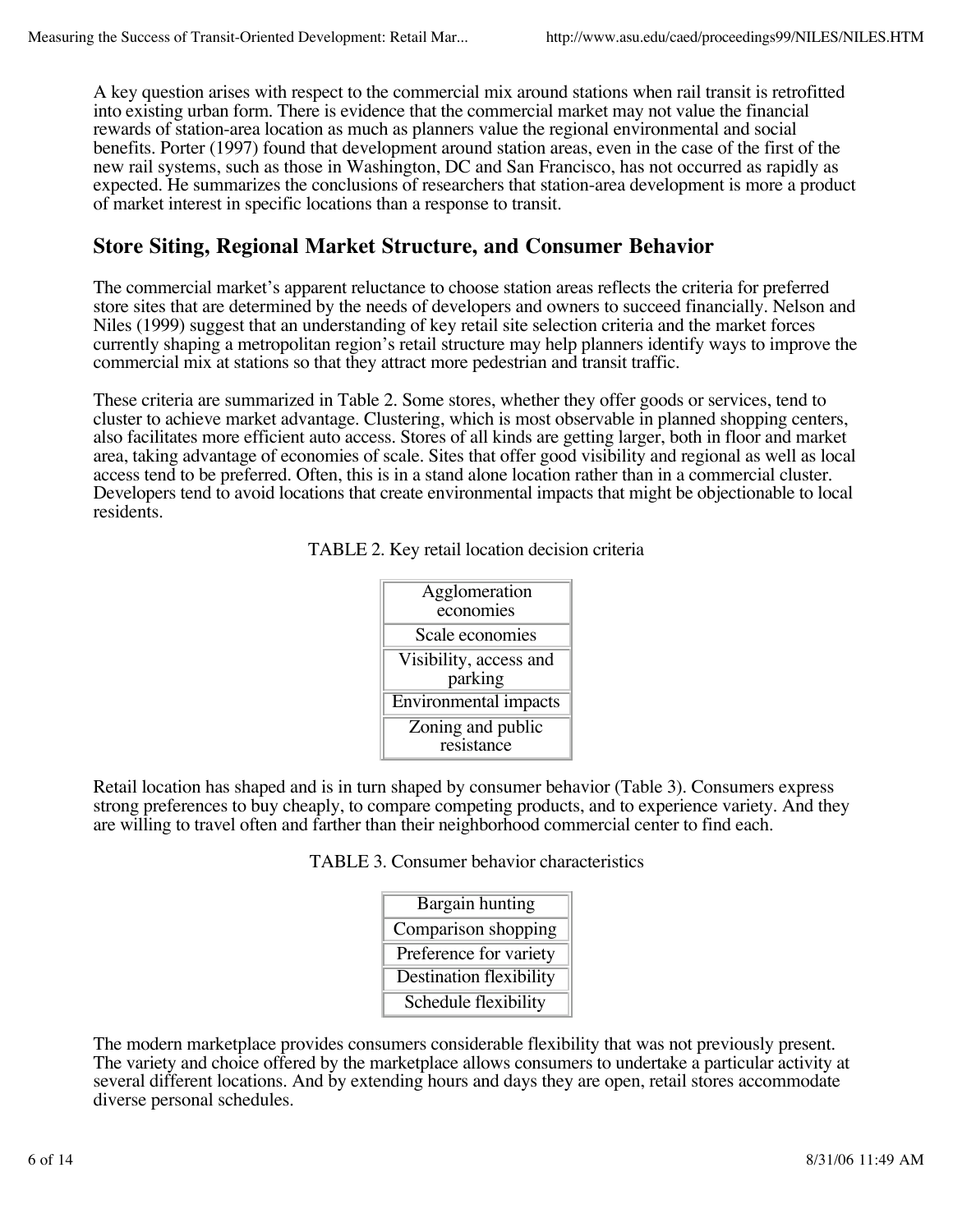These location criteria and consumer characteristics combine and interplay in ways that have produced the pronounced retail structural trends summarized in Table 4, trends that are seen in metro regions across the United States.

| TABLE 4. Major trends in retail market structure |  |
|--------------------------------------------------|--|
|--------------------------------------------------|--|

| Retail activity increasingly polycentric and<br>dispersed |
|-----------------------------------------------------------|
| Planned shopping centers dominate market                  |
| Smaller malls cluster around major malls                  |
| "Big Boxes" market share growing                          |
| "Super" stores growing in kind and number                 |
| Many chains prefer stand alone sites                      |
| Dining out continues strong                               |
| Drive to and through convenience growing                  |

Source: Nelson & Niles 1999

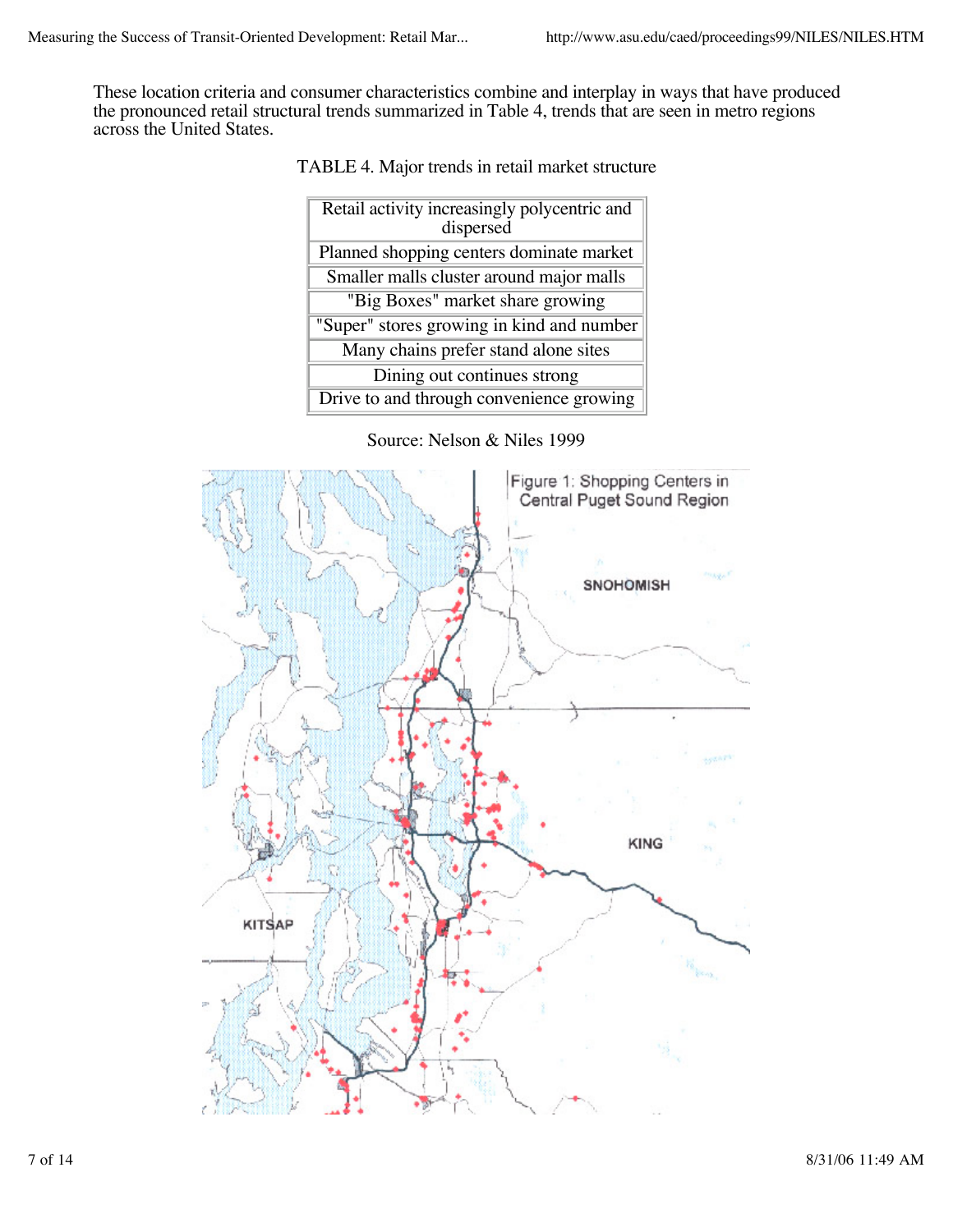

Figure 1 shows how one of these trends, the growth of planned shopping centers, has developed in the Seattle metro area. Planned shopping centers of three or more stores now number over 450 and contain about 80 million square feet of leasable area. They are spatially dispersed and are located where there is good auto access.

The modern retail structure has in turn produced profound changes in personal and household travel patterns that must be understood in order to improve TOD's chances of success.

## **Travel Behavior/Trip Chaining**

Our focus is on "retail" activities because they directly or indirectly account for a large majority of all personal travel. By retail, we mean shopping for goods and services, eating out, and engaging in recreation, social and cultural activities outside the home. These nonwork activities generated almost three out of five person trips in 1995 (Table 5).

|  |  |  | TABLE 5. Trip Purposes (Percent of All Person Trips) |  |  |  |  |
|--|--|--|------------------------------------------------------|--|--|--|--|
|--|--|--|------------------------------------------------------|--|--|--|--|

| Work                               | 20%               |
|------------------------------------|-------------------|
| Shopping                           | 20%               |
| Family/Personal<br><b>Business</b> | $\overline{24\%}$ |
| Recreational/Eating<br>Out         | $\overline{17\%}$ |
| Other                              | 22%               |

Source: NPTS 1995

Nonwork trips are often chained with work trips and with other nonwork trips to maximize travel efficiency. The data in Table 6 show the importance of trip chains for the Work to Home and Home to Home tours, and the differences between genders. These data suggest that if TOD is to accomplish mode shifting, activities to be located in a TOD should be identified by pinpointing the specific purposes and locations of stops in these tours. Other tours of interest are, of course, the Work to Work and the Home to Work tours.

TABLE 6. Chaining of non-work trips (Percent of weekday tours with two or more Stops)

|       |           | Work to Home $\parallel$ Home to Home $\parallel$ |
|-------|-----------|---------------------------------------------------|
| Men   | 17.7 $\%$ | 38.6 $%$                                          |
| Women | $282\%$   | 43.7 $\%$                                         |

Source: McGuckin and Murakami 1999

### **Zoning and Resident Reaction**

Redevelopment and infill often have to contend with zoning and environmental issues. Zoning, once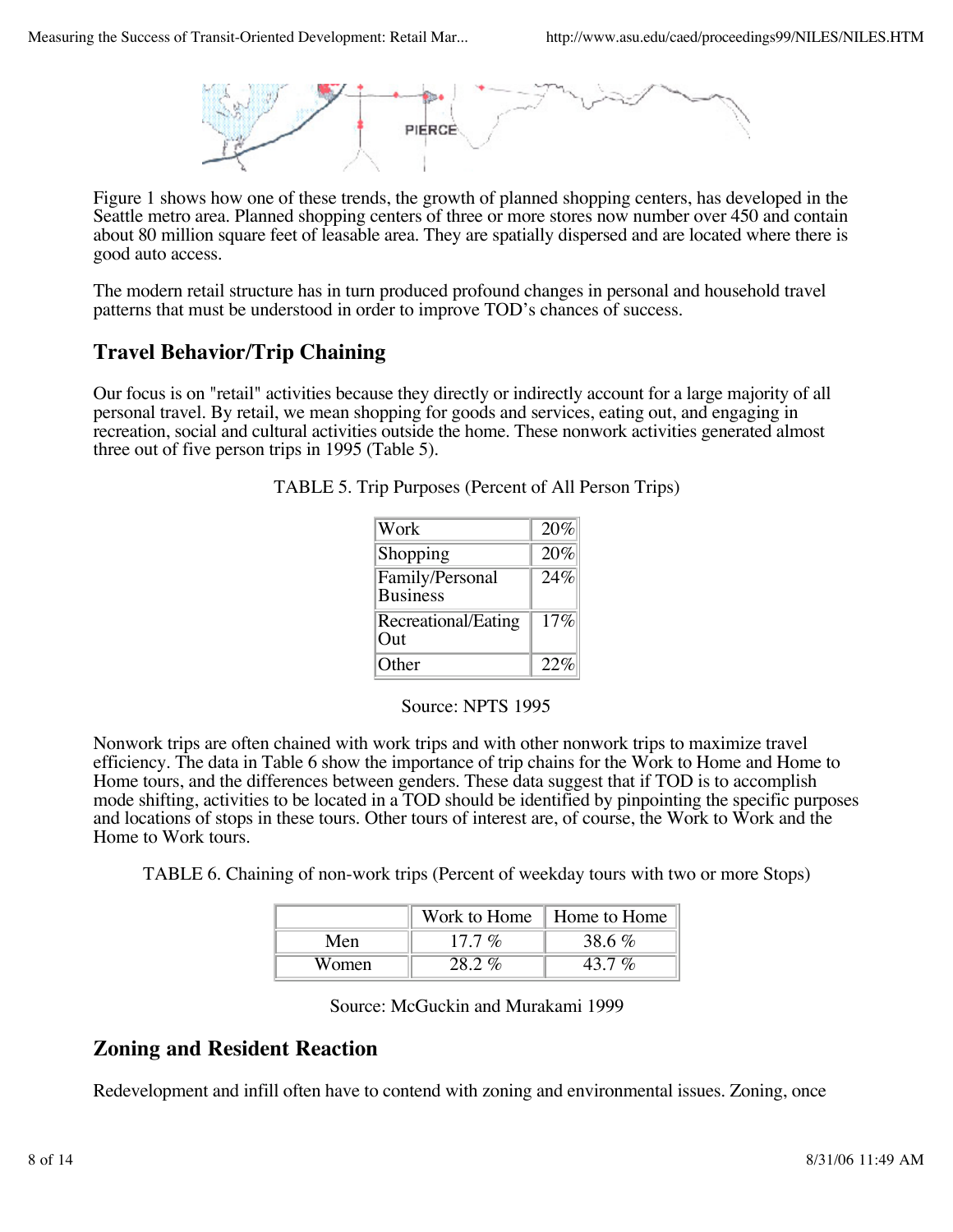established, is not easily changed, especially if the intent is to increase density, convert commercial strips to more compact nodes, and create a greater mix of uses. The authors could not find a comprehensive study of the national experience regarding proposals to change local zoning, but they are familiar with attempts to revise zoning in the context of Puget Sound area growth planning. Residents of neighborhoods where government has proposed TOD development tend to resist increased density and its impacts, whether real or perceived. Even commercial development that brings new stores and services is not always welcomed. People tend to oppose change, especially if they believe there will be impacts such as increased vehicle traffic. Attitudes toward zoning changes may differ in metro regions that have been working on this issue for some time. For example, a transportation plan for suburban Portland recommends zoning be used to guide all new retail space to TOD sites (1000 Friends of Oregon 1992).

### **Housing Type Preference: Life Style & Life Stage**

Proponents of TOD believe that more Americans will choose "traditional" housing types -- small houses, condos, walkup apartments, accessory units -- especially when they are conveniently located near amenities. This assumption cannot yet be verified, even though the market has begun to deliver more housing of a traditional character, and buyers and renters have responded well to many of the new developments (Steuteville 1998). The number of developments, especially on urban and suburban infill sites, is still relatively small even when counted nationally.

Yet, for planning purposes, it would be instructive to know whether the current market response reflects new converts to TOD housing, or whether consumers are simply selecting housing that they would have otherwise chosen. And if there is a conversion process underway, how significant will it be in the longer term? Is it more than a small niche market? Will most home buyers and renters be attracted by the affordability of housing and on the metro fringe, as well as other attributes of suburban and exurban living?

Without the revealed preference of consumers, we are forced to fall back on what people say they prefer. National surveys commissioned by Fannie Mae (Fannie Mae 1996, 1997, 1998) provide some perspective on American's housing preferences. In 1996 Fannie Mae asked adult American about their attitudes towards housing and home ownership. Of those contacted, 73 % said their ideal home is a single-family detached house with a yard on all sides. Since ownership of all types of homes, including townhouses and condos, is currently at about 64 %, if the trend follows stated preferences, it should be toward more single-family detached ownership, not less. The same survey found that Americans are willing to make significant tradeoffs for home ownership. Four of five would drive a longer distance to work if they could own rather than rent a home.

Fannie Mae's 1997 survey asked people where they would like to live. A large majority indicated they preferred either a small town or a suburb near a large city. Only 9% favored a large city.

For the past 30 years the housing market has produced a growing proportion of single family units with steadily increasing floor area (see Figure 2). New multifamily units have also been increasing in size, growing 20% in average floor area from 1988 to 1997 (US Census Bureau). The low mortgage interest rates, relaxed borrowing requirements, and strong economy of the late 1990's have pushed home ownership to record levels. Fannie Mae's most recent survey, in 1998, indicates that a majority of renters have a strong desire to move up to ownership. It will be of interest to see if the detached single-family preference and size trends continue as ownership rates increase.

## FIGURE 2: Trends in New U.S. Housing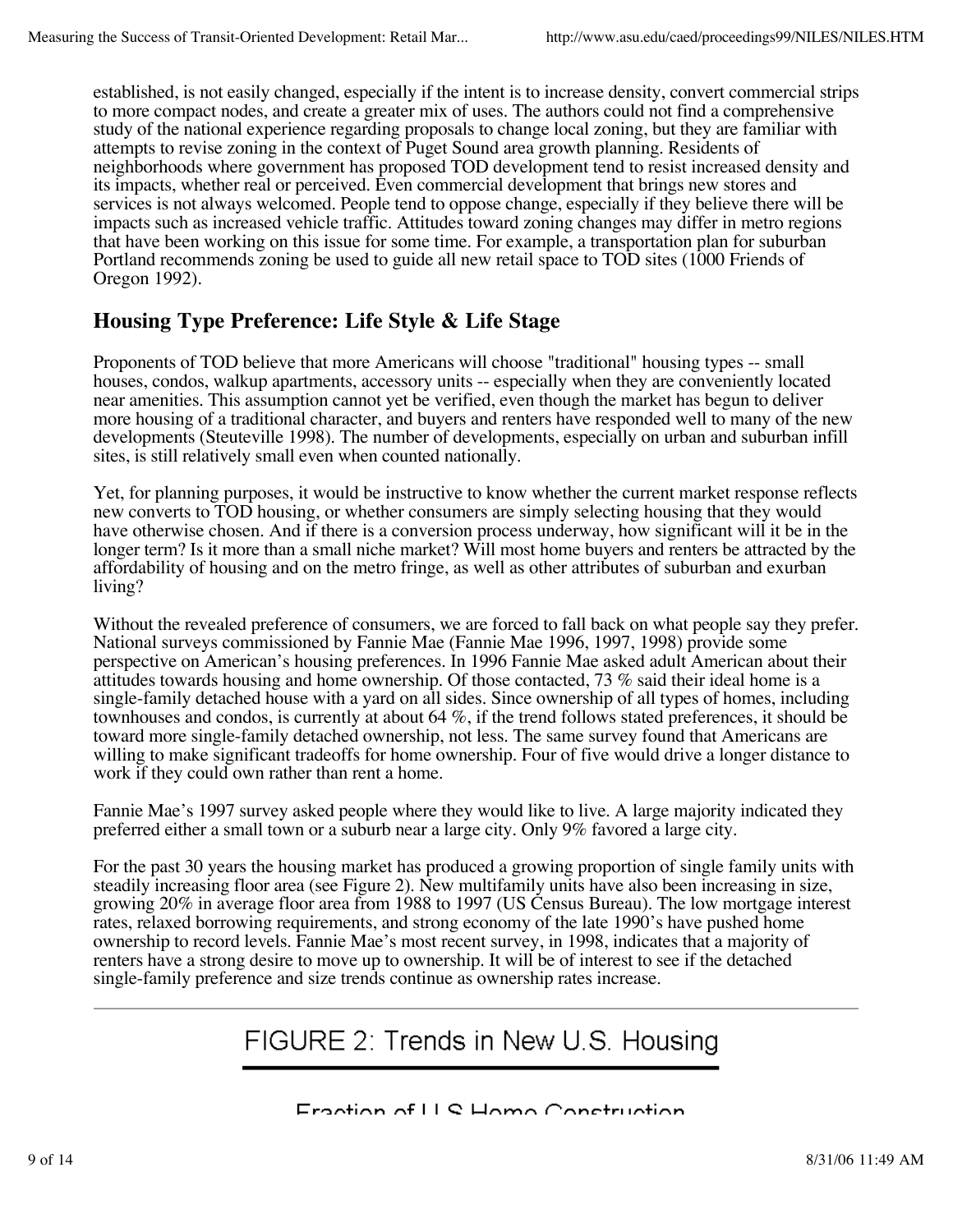

Another recent private sector survey (American LIVES 1995), for the real estate industry, found that four of five consumers who bought or shopped for a home in several states, were unwilling to give up the cul-de-sacs, large yards, and privacy that comes with single-family detached homes set back from the street. A large majority didn't like the often homogenous look of conventional suburbia either. Their preference: a new suburban look with a town center as a community-gathering place, small shops, green space, and plenty of convenient parking.

The American Housing Survey sheds some light on the reasons people move and choose their neighborhood. Of the many reasons cited for leaving a previous home, the desire to establish one's own household and the need for more space rank highest in the most recent nationwide survey (Census Bureau 1997). The attributes of the house itself and its convenience to job were given most often as the top reasons for choice of neighborhood, while convenience to public transportation was eighth on the list of reasons.

A wild card that may effect housing type and size is the impending retirement of the Baby Boom generation. The US population age 55 and over will increase from 21% of the population in 1995 to over 29% in 2020. These "empty nesters" may choose to downsize their housing and opt for more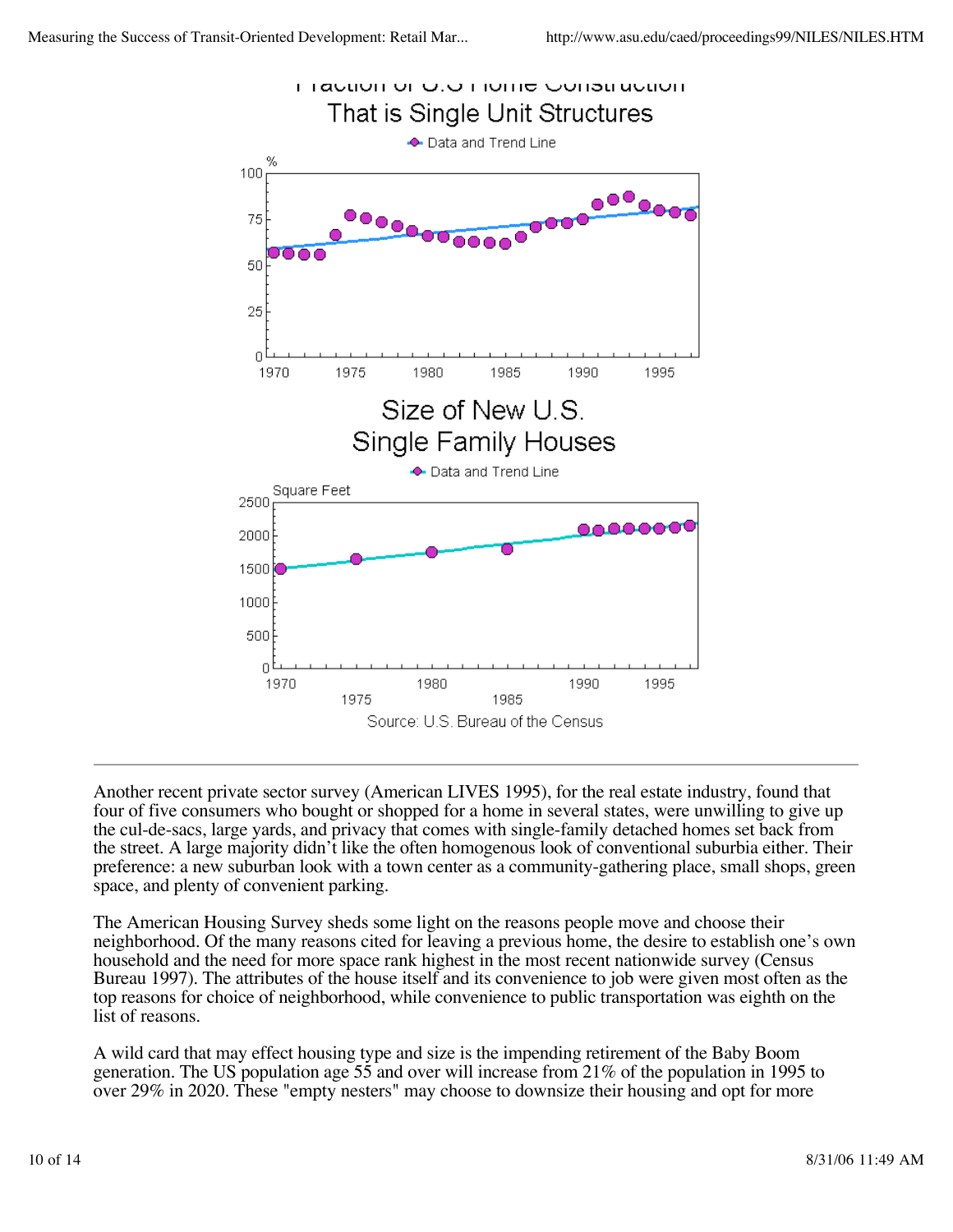locational convenience. Fannie Mae explored the future housing preferences of Baby Boomers in its 1998 Survey. A majority, 53%, said they will remain in their current house, either as is or with renovations, while 35 % indicated that they would sell, and either buy or rent a new house. The survey did not probe whether the size of the new house had been considered in retirement plans.

## **Self-Selection in Residential Choice**

A factor related to travel behavior and housing type preference is the propensity for self-selection in choice of residence location, i.e., people who are the most likely to use transit choose to live near transit stations. Self selection, to the extent it occurs, will mask the magnitude of transit's true impact on travel behavior. Crane (1998) points out that empirical studies that compare the travel behavior of people who live in one kind of neighborhood with people who live in another ignore this data bias. To analyze the self-selection problem, Boarnet and Sarmiento (1998), using econometric analysis, modeled both the choice of where people live and how they choose to travel to nonwork activities. They could find no influence of land use on travel in their Southern California sample when controlling for self selection. Dueker (1999) points to the possible importance of self-selection in assessing the ridership numbers for a new light rail system in Portland, but suggests that more data are required to isolate the strength of this factor.

#### **Government Policies**

Several metro areas have actively worked on TOD implementation for more than a decade. In the process, some excellent resources have been developed. For example, workbooks have been produced and workshops convened to encourage TOD in the Puget Sound region (PSRC 1998; Puget Sound Regional Council 1996; Snohomish County 1993; Energy Outreach Center 1997). These efforts have identified available policy initiatives that could encourage TOD.

Local governments have several policy tools available to leverage denser and more diverse development within TODs. These include the provision of public amenities such as parks, recreational facilities, and government services. Private development can be induced through density bonuses, tax abatement, tax increment financing, and direct grants. Joint development schemes serve to stimulate developer interest. Porter (1997) has reviewed the policies and actions taken by local government and transit agencies in a number of metro areas. He concludes that light rail is likely to attract relatively small development projects outside of central business districts (Porter 1998).

Many actions involve expenditures of some kind, so they will be subject to the financial limitations of local government budgets. They will have to compete with other demands on the public purse. Also, to the extent they are offered to a few developers, there may be pressures to provide similar benefits to others who cannot, for whatever reason, operate within the confines of a TOD. The cost of these expenditures obviously must be weighed along with transportation costs in planning TODs.

#### **Discussion: Importance of Retail Dynamics**

The potential for TOD's success will to a great degree depend on the response of the retail marketplace, including developers, store owners, and consumers, to the imperatives of density and transit accessibility. This follows from the significant fraction of all personal trips, including commute trips, that now involve nonwork activities.

Unless present long-standing trends are reversed, the marketplace will continue to evolve, producing ever greater variety and choice and, as a result, greater spatial dispersion of activity locations and more complex travel patterns. Consumer goods, services, and entertainment are converging to create new types of consumer venues where kids and parents can eat, shop, and play together or separately. At the same time, new market forces are rapidly entering the scene in ways that may gradually change the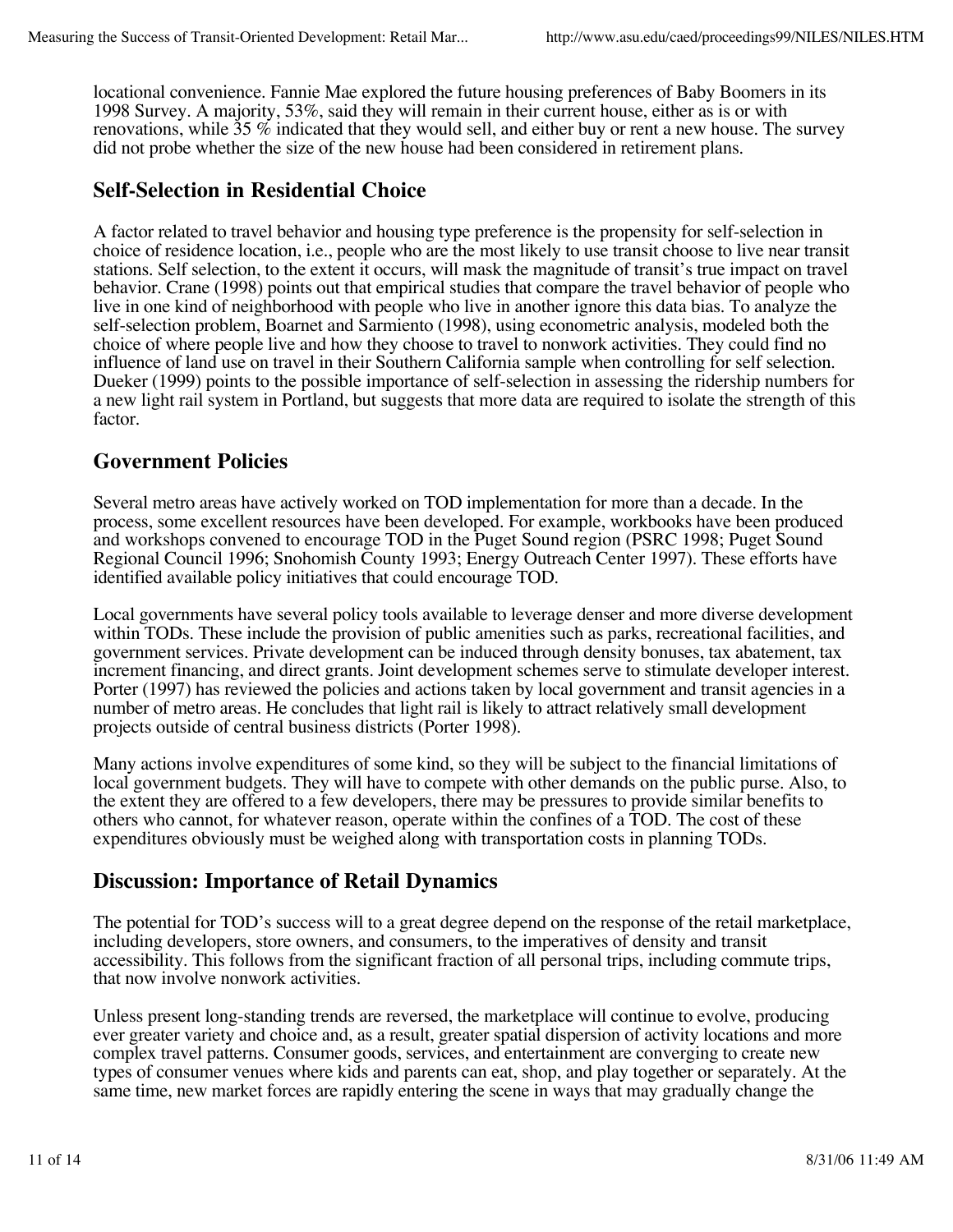spatial relationships of consumer to stores. Online sales tripled in 1998 over 1997. But even in the \$4-5 billion range, it is minuscule compared to \$2.3 trillion in retail overall.

Market richness has allowed older retail strip neighborhood centers to adapt and flourish even as they have lost traditional stores to the economies of scale and clustering. New kinds of specialty goods and services have entered the market. For example, some older neighborhood centers have become regional or sub regional destinations for consumers seeking an ethnic dining experience or antique chair. These centers, that may have otherwise been candidates for redevelopment and consolidation to a TOD had they remained underutilized, have developed a new life without the requirement that they change their form.

The large number of market variables and these dynamic changes make it difficult to predict the response of developers, store owners, and consumers to the TOD paradigm, even assuming TOD's need for major land use and transportation restructuring can be accomplished. Urban models, even new activity-based models, may not be able to predict consumer demand for new types of housing and the mix of activities that can be accommodated in TOD. The model may be capable of prediction, but the data needed to validate the model may not exist.

Planners thus face a dilemma. Local government policy makers will continue to feel public and federal government pressure for answers to the congestion and air quality problems. They will probably continue to embrace TOD and its concomitant requirements for major transit investments. But these polices will be established without clear proof that the investments will produce commensurate public benefits.

#### **Notes**

1. Personal communication from Prof. Genevieve Giuliano, University of Southern California School of Urban and Regional Planning.

#### **References**

American LIVES, Inc. 1995. *New Urbanism Study: "Revitalizing Suburban Communities?",* San Francisco, CA.

Berman, Michael Aaron. 1996. The Transportation Effects of Neo-Traditional Development. *Journal of Planning Literature* 10,4: 347-63.

Bernick, Michael, and Robert Cervero. 1996. *Transit Villages in the 21st Century*. New York: McGraw-Hill.

Boarnet, Marlon G., and Sharon Sarmiento. 1998. Can Land-use Policy Really Affect Travel Behavior? A Study of the Link between Non-work Travel and Land-use Characteristics. *Urban Studies* 35,7: 1155-69.

Calthorpe, Peter. 1993. *The Next American Metropolis: Ecology, Community, and the American Dream.* New York: Princeton Architectural Press.

Cervero, Robert, and Kara Kockelman. Travel Demand and the 3Ds: Density, Diversity, and Design. *Transportation Research* D 2D,3: 199-219.

Crane, Randall. 1996. On Form versus Function: Will the New Urbanism Reduce Traffic, of Increase It?. *Journal of Planning Education and Research* 15: 117-26.

Crane, Randall. 1996. Cars and Drivers in the New Suburbs: Linking Access to Travel in Neotraditional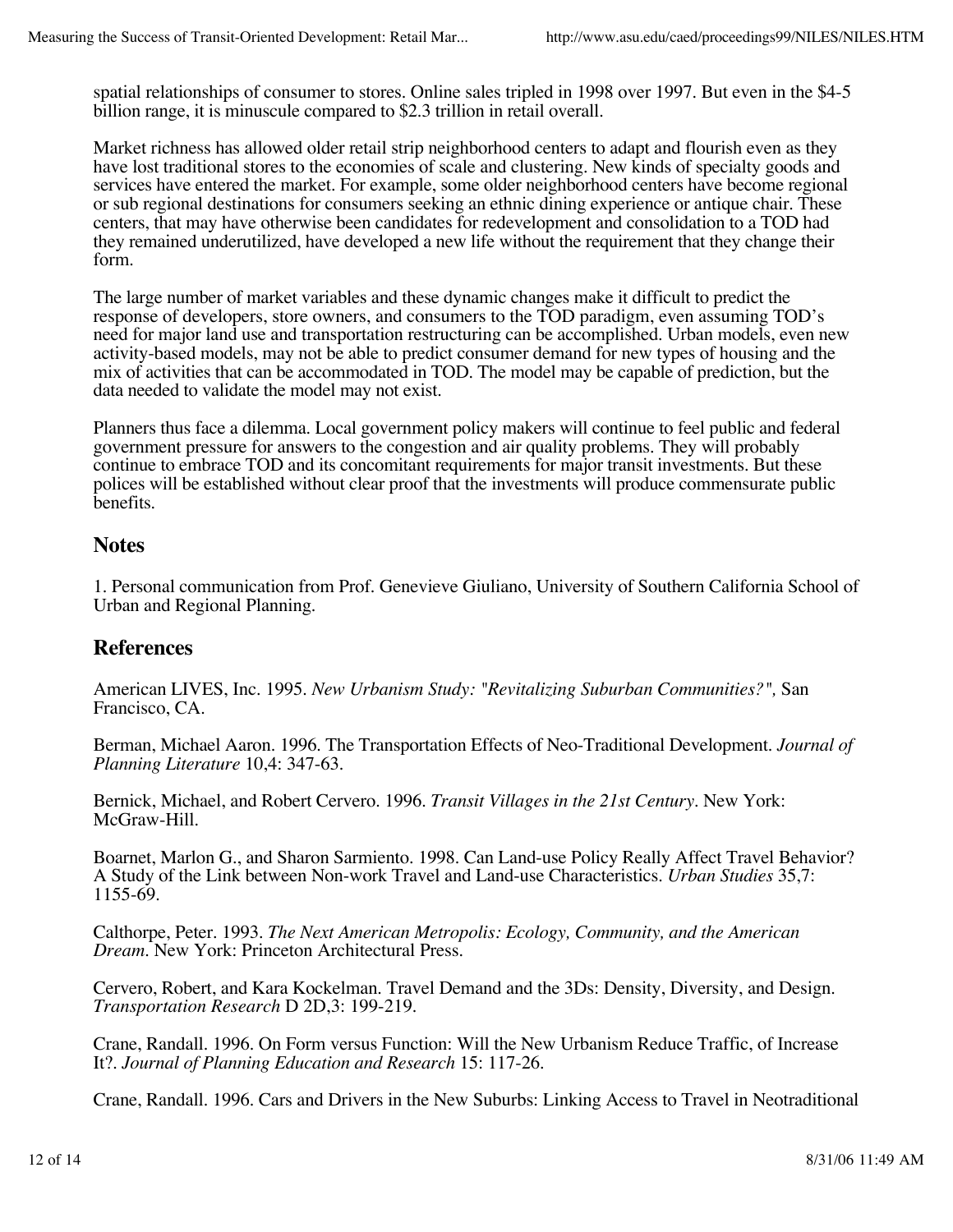Planning. *Journal of the American Planning Association* 62,1: 51-65.

Crane, Randall. 1998. Travel by Design? *Access* 12 (Spring): 2-7.

Crane, Randall, and Richard Crepeau. 1998. Does Neighborhood Design Influence Travel?: A Behavioral Analysis of Travel Diary and GIS Data. *Transportation Research* D 3,4: 225-38.

Dueker, Kenneth J., and Martha J. Bianco, Light Rail Transit Impacts in Portland: The First Ten Years. 1999. Paper presented at 78th Annual Meeting of the Transportation Research Board, January 1999, Washington, DC.

Downs, Anthony. 1994. *New Visions for Metropolitan America.* Washington, DC: The Brookings Institution and Lincoln Institute of Land Policy.

Energy Outreach Center and Puget Sound Regional Council. 1997. Redevelopment for Livable Communities. Report of May 1997 conference. Olympia, Washington.

Fannie Mae. 1996, 1997, and 1998. *National Housing Surveys*, Washington, DC.

Handy, Susan L. 1996. Urban Form and Pedestrian Choices: Study of Austin Neighborhoods. *Transportation Research Record* 1552: 135-44.

FHWA (Federal Highway Administration). 1997. *Our Nation's Travel: 1995 Nationwide Personal Transportation Survey Early Results Report.* Washington, DC: US Department of Transportation.

McGuckin, Nancy A., and Elaine R. Murkami. 1999. Examining Trip-Chaining Behavior: Comparison of Travel by Men and Women. Paper presented at 78th Annual Meeting of the Transportation Research Board, January 1999, Washington, DC.

Moudon, Anne Vernez, Paul M. Hess, Mary Catherine Snyder, and Kiril Stanilov. 1997. Effects of Site Design on Pedestrian Travel in Mixed-Use, Medium-Density Environments. *Transportation Research Record* 1578: 48-55.

Nelson, Dick, and John Niles. 1999. Market Dynamics and Nonwork Travel Patterns: Obstacles to Transit-Oriented Development? Paper presented at 78th Annual Meeting of the Transportation Research Board, January 1999, Washington, DC.

Niles, John, and Dick Nelson. 1999. A Prerequisite to Planning for Transit-Oriented Development: Understanding Non-Work Activity Location Patterns and Trends. Paper prepared for presentation at Seventh National Conference on the Application of Transportation Planning Methods, Transportation Research Board, March 1999, Boston, MA

1000 Friends of Oregon. 1992. *Making the Land Use-Transportation-Air Quality Connection*, *Market Research: Volume 3A*, Prepared by Market Perspectives and Hebert/Smolkin Associates, Inc.

PBQD (Parsons Brinckerhoff Quade & Douglas, Inc., et al). 1996. *Transit and Urban Form,* Transit Cooperative Research Program Report 16, Vol. 1, Pt. 1, Washington, DC: Transportation Research Board.

Porter, Douglas R. 1997. *Transit-Focused Development: A Synthesis of Research and Experience*. Transit Cooperative Research Program Report 20. Washington, DC: Transportation Research Board.

Porter, Douglas R. 1998. Transit-Focused Development and Light Rail Systems: The Lite Connection. *Transportation Research Record* 1623: 165-69.